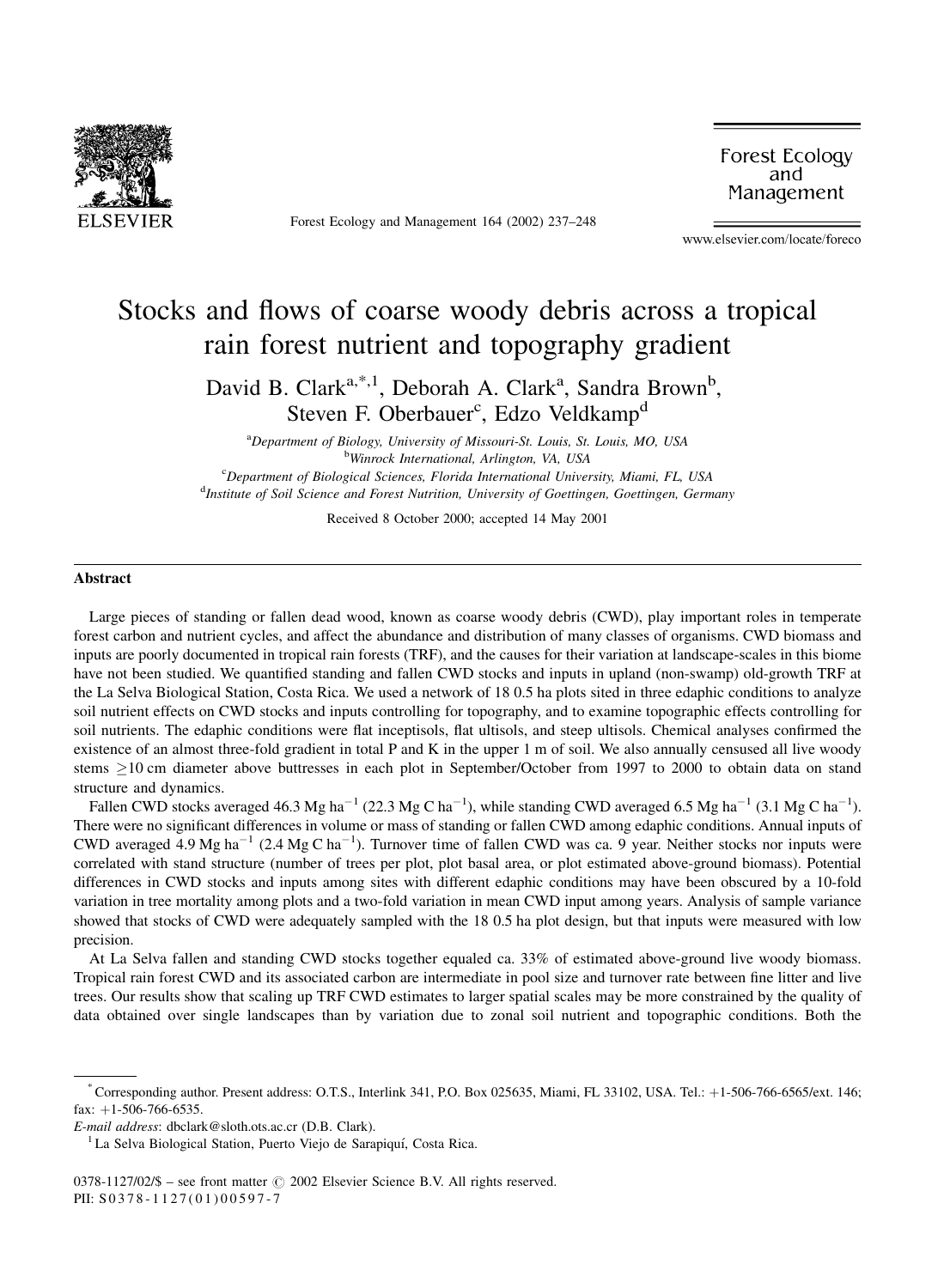magnitude and vagility of TRF CWD pools are likely to change with global climate change, but the overall direction of change is uncertain. C 2002 Elsevier Science B.V. All rights reserved.

Keywords: Coarse woody debris; Tropical rain forests; La Selva; Costa Rica; CWD turnover; Carbon stocks; Carbon fluxes

## 1. Introduction

Large pieces of standing or fallen dead wood, termed coarse woody debris (CWD), play important ecological roles in forest systems. Depending on the forest type, stage of succession, land-use history and management practices, the pool of CWD may contain significant portions of a given forest's carbon and nutrient stocks. McGee et al. (1999) and Spetich et al. (1999) reviewed several dozen studies showing the importance of CWD in temperate forests for a range of plant and animal groups, including amphibians, reptiles, birds, mammals, arthropods, vascular plants, bryophytes, lichens and fungi. In addition, CWD has strong physical and biological effects on freshwater ecosystems (Harmon et al., 1985). The biomass, rates of production, and ecological roles of large pieces of dead wood have been extensively studied in temperate forests. More than a decade ago, Harmon et al. (1985) reviewed more than 500 papers on CWD ecology in temperate forests, and hundreds of articles have been published subsequently. In contrast, data on CWD stocks and inputs in lowland tropical rain forests (TRF) are limited (Yoneda et al., 1977, 1990; Raich, 1983; Kauffman et al., 1988; Uhl et al., 1988; Uhl and Kauffman, 1990; Foster Brown et al., 1995; Delaney et al., 1998; Chambers et al., 2000, 2001; Gale, 2000), and studies on the biological effects of tropical CWD are rare (cf. Gibbs et al., 1993).

Tropical landscapes play a key role in the global carbon cycle due to the large amounts of carbon currently stored there (Dixon et al., 1994) and to high rates of land-use change. CWD is potentially a significant component of the stocks and fluxes of tropical forest carbon cycles in terms of magnitude and vagility. However, there are currently insufficient data from tropical forests to evaluate the factors that control CWD total stocks, annual inputs and rates of turnover. Another issue that has not been addressed is how to scale up estimates from small plots to larger landscapes.

In this research, our goal was to assess the magnitude of CWD stocks and inputs across an upland oldgrowth TRF landscape. We asked if within-landscape variation in soil nutrients, topography and various metrics of stand structure and function influenced the magnitude of CWD stocks and inputs. This study was conducted within a larger project analyzing the factors that control carbon stocks and fluxes in old-growth lowland TRF (the Carbono Project). The experimental design was conceived specifically to enable comparisons between areas of similar topography, but widely differing soil nutrients, and between areas with similar soil nutrients, but contrasting topography. We thus had a priori planned comparisons for soil nutrient effects controlling for topography, and for topographic effects controlling for soil nutrients.

Our questions were:

- 1. What are the stocks of CWD under different soil nutrient and topographic conditions in this oldgrowth tropical wet forest?
- 2. What are the rates of CWD input, and what factors control these rates?
- 3. Are CWD stocks and inputs related to stand structure and dynamics?
- 4. How precise were the estimates we obtained for stocks and rates of input of CWD, and what does this tell us about sampling strategies and scaling  $un?$
- 5. What is the current role of CWD in TRF carbon and nutrient cycling, and how might this change with on-going global climate change?

## 2. Methods

## 2.1. Study site

The study site was the La Selva Biological Station in Costa Rica. La Selva is classified as tropical wet forest in the Holdridge system (Hartshorn and Peralta, 1988), and averages ca. 4000 mm annual rainfall and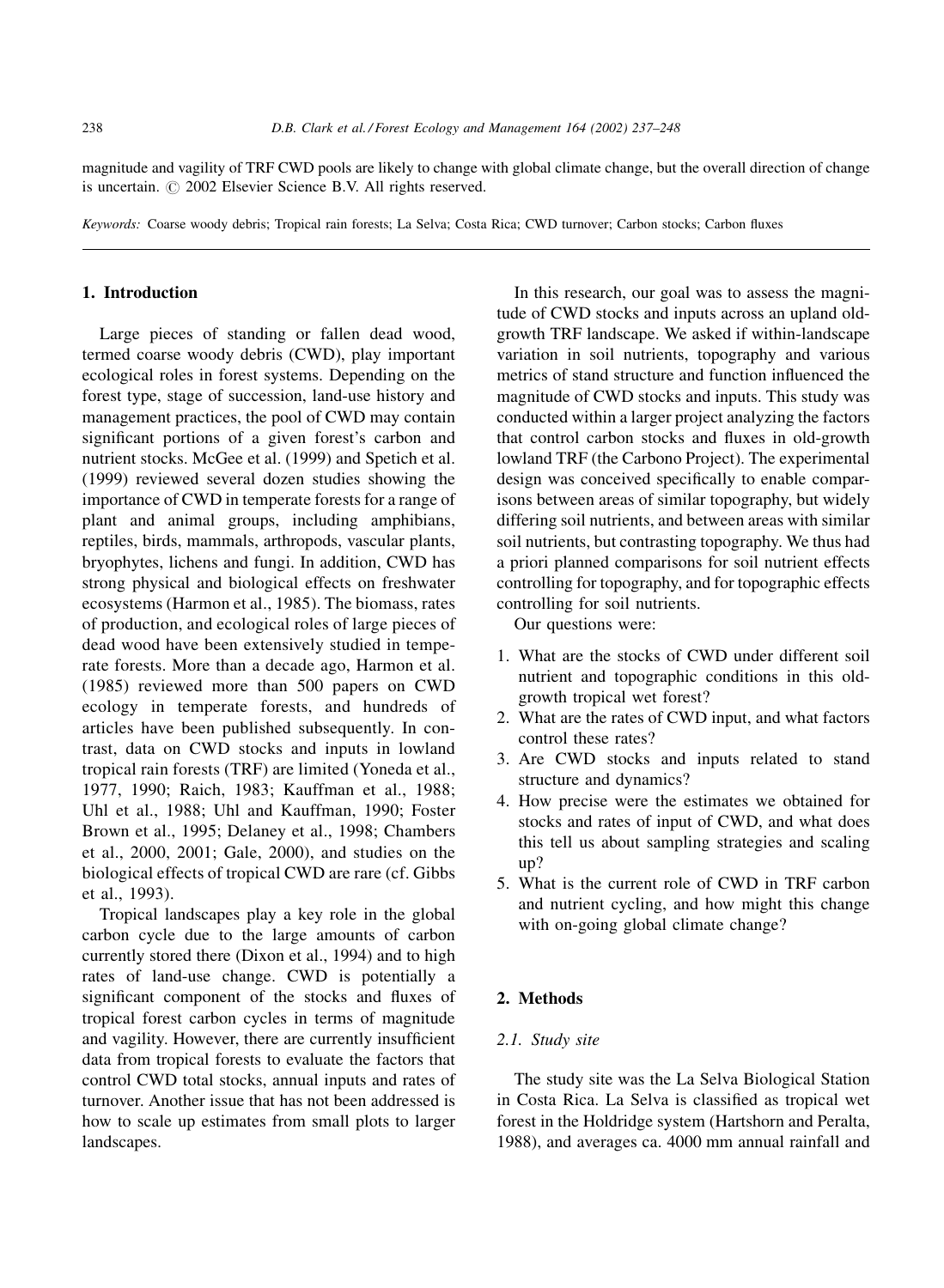26 °C (Sanford et al., 1994). Our study area is all upland (non-swamp) old-growth. We used a network of 18 0.5 ha plots (the Carbono Project) that were sited to sample three edaphic conditions in an unbiased fashion: flat inceptisol (old alluvial) terraces, flat ultisol ridgetops, and steep ultisol slopes. Details of plot siting, stand structure and a map are given in Clark and Clark (2000).

## 2.2. Documentation of soil and slope conditions among different edaphic conditions

To document nutrient conditions among edaphic site types we sampled soil nutrients to 1 m depth in all plots. Soil analyses were based on six composited samples per plot for the inceptisol and ultisol plateaus, and on 18 composited samples from the ultisol slope plots (six each from upslope, midslope, and downslope positions). Sample depths were  $0-10$ ,  $10-30$ , 30–50, and 50–100 cm. The pH was determined by a glass electrode. Exchangeable cations were extracted by slowly leaching 2.5 g of air-dried soil with 100 ml of 1 M NH<sub>4</sub>Cl (Meiwes et al., 1984). Concentrations of Na, K, Ca, Mg, Mn and Al (determinations of exchangeable cations) were measured by atomic absorption spectroscopy. Concentrations of N and C (soil organic C) were determined by a C/N analyzer (Heraeus vario EL). Bulk density of the soil was determined with the core method (Blake and Hartge, 1986), using  $3 \times 10^{-4}$  m<sup>3</sup> stainless steel cores to 0.07 m depth. Nutrient contents were converted to area basis using bulk density data and thickness of layer.

To document slope conditions, we measured slope angle  $(\pm 0.5^{\circ})$  at 55 standard locations in each plot using a clinometer and sighting between two vertical 1.5 m tall staffs.

## 2.3. Estimation of CWD stocks

#### 2.3.1. Standing CWD

We annually measured stem diameter  $(\pm 1$  mm) at breast height or above buttresses, and assessed mortality for all trees, palms, and lianas  $\geq 10$  cm diameter in all 18 plots. Data from the September/October 1997–2000 censuses were used here (the Carbono Project is on-going). We also measured annually the diameter of all standing dead stems, and in 1999 and

2000 their height, using a 15 m telescoping rod or a laser rangefinder (Laser Technology), measuring to the highest point. Volume of standing CWD (dead stems  $>130$  cm tall and  $>10$  cm diameter) was calculated as the frustum of a cone, using the measured diameter as the basal diameter and the upper diameter calculated from the formula (Chambers et al., 2000):

$$
d_h = 1.59 \times D \times (h^{-0.091})
$$

where  $d_h$  is the calculated diameter at measured height  $h$ . Biomass was calculated from volume using the factor 0.453 Mg m<sup>-3</sup>, and converted to C at 48.3% and N at 0.30% (see Section 3 and Tables 2 and 3).

#### 2.3.2. Fallen CWD

In a pilot study to determine how much fallen CWD could be sampled given available resources, we mapped every piece of CWD with a minimum diameter of  $10 \text{ cm}$  in one  $0.5 \text{ ha}$  plot  $(A2)$ . We measured the length plus three diameters of each piece of CWD, then sketched it in pencil on waterproof paper maps. A large tree calipers was used for diameter measurements  $(\pm 1 \text{ cm})$ . For pieces that crossed the plot boundaries, only the section within the plot was measured. For sections that decreased in diameter to <10 cm, only the section  $\geq$ 10 cm diameter was measured. The volume of each piece was calculated using Newton's formula (Harmon and Sexton, 1996), minus the volume of externally visible hollow sections, calculated as cones using  $V = \pi r^2 (h/3)$ , where V is the cone volume, h the height of cone and  $r$  the radius of the base. There were 174 pieces of CWD in the plot. Pieces with a maximum diameter > 30 cm ( $N = 32$ ) accounted for 78.2% of the total volume. Based on that value and available resources, we decided to map all pieces of fallen CWD of this size in all 18 plots.

To determine how many of the pieces of fallen CWD between 10 and 30 cm diameter could be measured, we calculated the total volume of CWD of this size for each of the  $100.05$  ha subplots in the pilot 0.5 ha plot. We calculated (Zar, 1996, 3rd Edition, p. 108) the number of 0.05 ha subplots necessary to measure the average mass of the 10–30 cm diameter component of CWD to within differing precisions with 95% confidence. For estimates within  $\pm 50\%$  of the mean, 11 subplots would have been required (note that there are only 10 such subplots per 0.5 ha plot).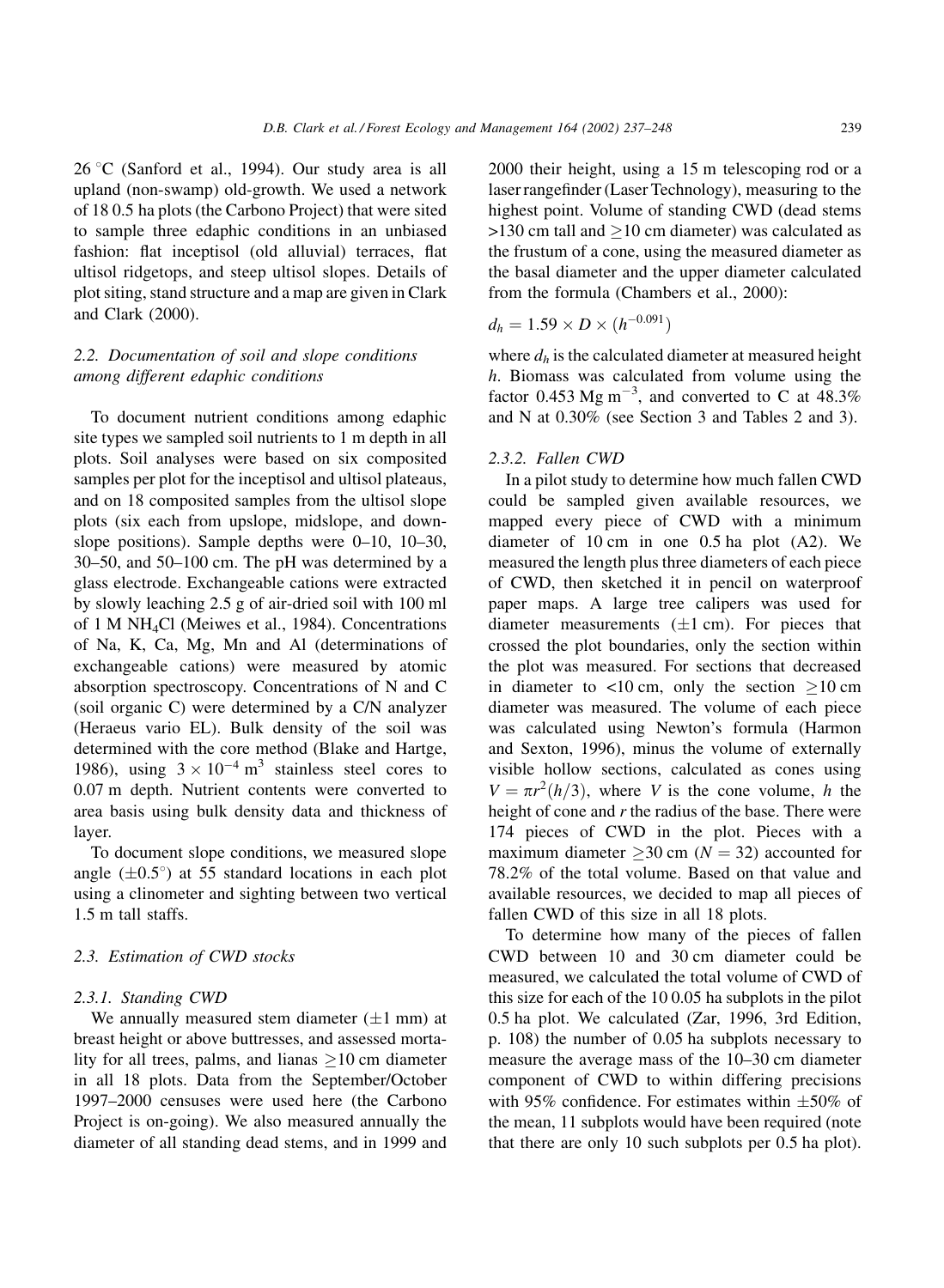Given that the 10–30 cm diameter CWD was found to be only ca. 20% of the volume, we decided to map this size class in three 0.05 ha subplots in each CARBONO plot. The three 0.05 ha plots were selected to span the  $0.5$  ha plot (the same  $0.05$  ha plots were used in all  $0.5$  ha plots).

All pieces were classified in one of three decomposition categories.

2.3.2.1. Sound. More than 75% of the volume intact and/or hard. This could be a recently fallen bole or branch, or could be a piece that had weathered until only the hard heart was left (a common situation with the dominant tree species Pentaclethra macroloba (Mimosaceae)).

2.3.2.2. Fully decomposed. More than 75% of the wood soft and rotten, a machete blade entered easily, collapsed when stepped on.

2.3.2.3. Partially decomposed. Intermediate between sound and fully decomposed.

To sample for density, a further subsampling of the mapped pieces was necessary for strictly logistic reasons. We assumed that within-log density variance would increase with log length. Given the available resources, we decided to sample logs at the rate of one sample per 4 m length. Thus, for logs  $\leq$ 4 m long we extracted one sample, >4–8 m two samples, >8–12 m three samples, etc. The location of each sample was determined by eye to divide the log into equal-length sections. We sampled for density in this way all CWD pieces >50 cm diameter, 50% of all pieces 30–50 cm diameter, and 33.3% of pieces 10-30 cm diameter. For the 30–50 cm pieces, we selected every other piece as they appeared in order on the datasheet; for the 10-30 cm pieces, we took every third piece. Samples were cut with a chain-saw into wedge-shaped sections from the exterior to the center of each piece. In the field, some logs were measured as two or more sections. These are written down as consecutive lines in the datasheets; each of these sections was considered a separate piece of CWD. The decomposition category of each piece was not considered in this selection.

Density of each piece was determined using volumetric displacement of water by the fresh wood sample and its oven-dry mass. To measure volumetric displacement of water, we used 8 l pails with a rightangle 1.5 in. PVC tube as the water exit. A bucket was considered "stable" when it dripped one drop every  $>5$  s. The time elapsed between cutting the piece in the field and determining its volume averaged around 2–3 months (with a maximum of ca. 5 months). During the period between cutting and volume measurement, each wood piece was kept under shade-cloth and sprinkled with a hose daily to minimize drying and shrinkage.

After volume determination the pieces were oven dried at  $80^{\circ}$ C. Because of oven space constraints, pieces were frequently air-dried under a clear plastic roof for several weeks before oven space was available. Oven-dried pieces were weighed  $(\pm 0.1 \text{ g})$ until they varied  $\pm(\leq0.2\%)$  between weighings. This typically took 7 to 20 days total oven time.

Seven samples from each of the three decomposition classes were haphazardly selected for analysis of C and N. Samples were finely ground and a subsample was taken for C and N analyses. Concentrations of N and C were determined by a C/N analyzer (Heraeus vario EL).

To determine annual input of CWD, from 1998 to 2000, we mapped and measured all pieces of fallen  $CWD > 30$  cm diameter that appeared on the ground in that year, using the techniques described above. We measured all new CWD 10-30 cm diameter in one  $0.05$  ha subplot in each  $0.5$  ha plot, thus sampling  $(+1 S.E.)$  10% of the area for this size class.

#### 3. Results

## 3.1. Variation in soil nutrient stocks and slope conditions

Soil analyses confirmed the existence of strong soil nutrient differences among sites on the three contrasting edaphic types; P and K stocks varied almost three-fold among plots. Compared to the flat ultisol plots, the inceptisol plots had significantly larger stores of P and K in the first meter of soil, as well as lower C/N ratios (Table 1). Between plots on ultisol slopes and ultisol flats, the flat plots had significantly higher stocks of C and N, but the C/N ratio did not differ, nor did stocks of P, K, Ca, and Mg.

Mean slope angles (55 measurements per plot) among edaphic types were:  $0.8^{\circ}$ , flat inceptisol plots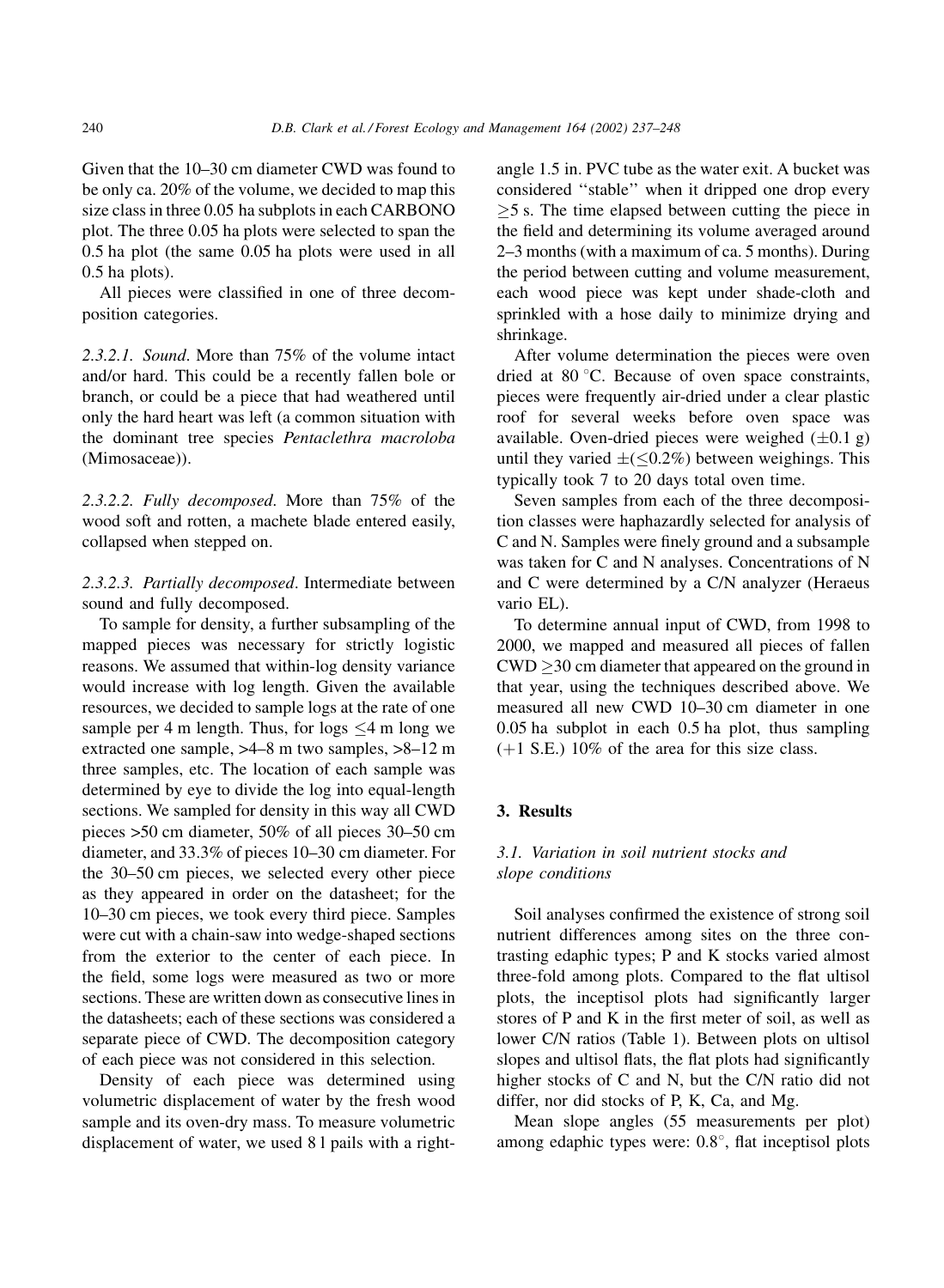Table 1 Mean carbon and nutrient stocks  $(+1 S.E.)$  to 1 m depth in 18 0.5 ha plots at the La Selva Biological Station, Costa Rica<sup>a</sup>

| Edaphic<br>condition | C (Mg ha <sup>-1</sup> ) | $N$ (Mg ha <sup>-1</sup> ) | C/N | P ( $Mg$ ha <sup>-1</sup> ) | $K$ (kg ha <sup>-1</sup> ) | Ca $(kg ha^{-1})$ | $Mg$ (kg ha <sup>-1</sup> ) | Fe $(kg \text{ ha}^{-1})$ | $Mn$ (kg ha <sup>-1</sup> ) | Al $(kg ha^{-1})$                                                                                                                                                                                                                                                                                                                       |
|----------------------|--------------------------|----------------------------|-----|-----------------------------|----------------------------|-------------------|-----------------------------|---------------------------|-----------------------------|-----------------------------------------------------------------------------------------------------------------------------------------------------------------------------------------------------------------------------------------------------------------------------------------------------------------------------------------|
|                      |                          |                            |     |                             |                            |                   |                             |                           |                             | Inceptisol flats 191.1 +/- 11.6 a 17.8 +/- 0.7 10.7 +/- 0.3 a 9.0 +/- 0.9 a 375.3 +/- 49.1 a 408.4 +/- 74.9 116.1 +/- 13.2 43.2 +/- 17.7 362.8 +/- 136.8 3600.7 +/- 363.2                                                                                                                                                               |
| Ultisol flats        |                          |                            |     |                             |                            |                   |                             |                           |                             | $224.2 +/- 4.7$ b.x $18.8 +/- 0.4$ x $12.0 +/- 0.1$ b $5.0 +/- 0.4$ b $226.3 +/- 14.4$ b $296.1 +/- 19.2$ $156.6 +/- 11.0$ $83.1 +/- 13.0$ $81.0 +/- 16.3$ $3405.8 +/- 101.1$ x                                                                                                                                                         |
|                      |                          |                            |     |                             |                            |                   |                             |                           |                             | Ultisol slopes $184.6 + (-13.6 \text{ y } 15.8 + (-1.0 \text{ y } 11.6 + (-0.2 \text{ 6.7}) + (-0.8 \text{ 222.9}) + (-12.8 \text{ 291.4}) - (-12.8 \text{ 291.4}) - (-12.8 \text{ 291.4}) - (-12.8 \text{ 291.4}) - (-12.8 \text{ 291.4}) - (-12.8 \text{ 291.4}) - (-12.8 \text{ 291.4}) - (-12.8 \text{ 291.4}) - (-12.8 \text{ 291$ |

<sup>a</sup> Stocks were compared between plots on the same topography, but different soil types (flat inceptisol versus flat ultisol), and within soil type between topographic classes (ultisol flats versus ultisol slopes). Means with different letters (a, b, x, y) differ at  $P < 0.05$ ; a and b represent comparisons between soil types, x and y comparisons between topographic classes within one soil type.  $N = 60.5$  ha plots per edaphic condition (see Section 2).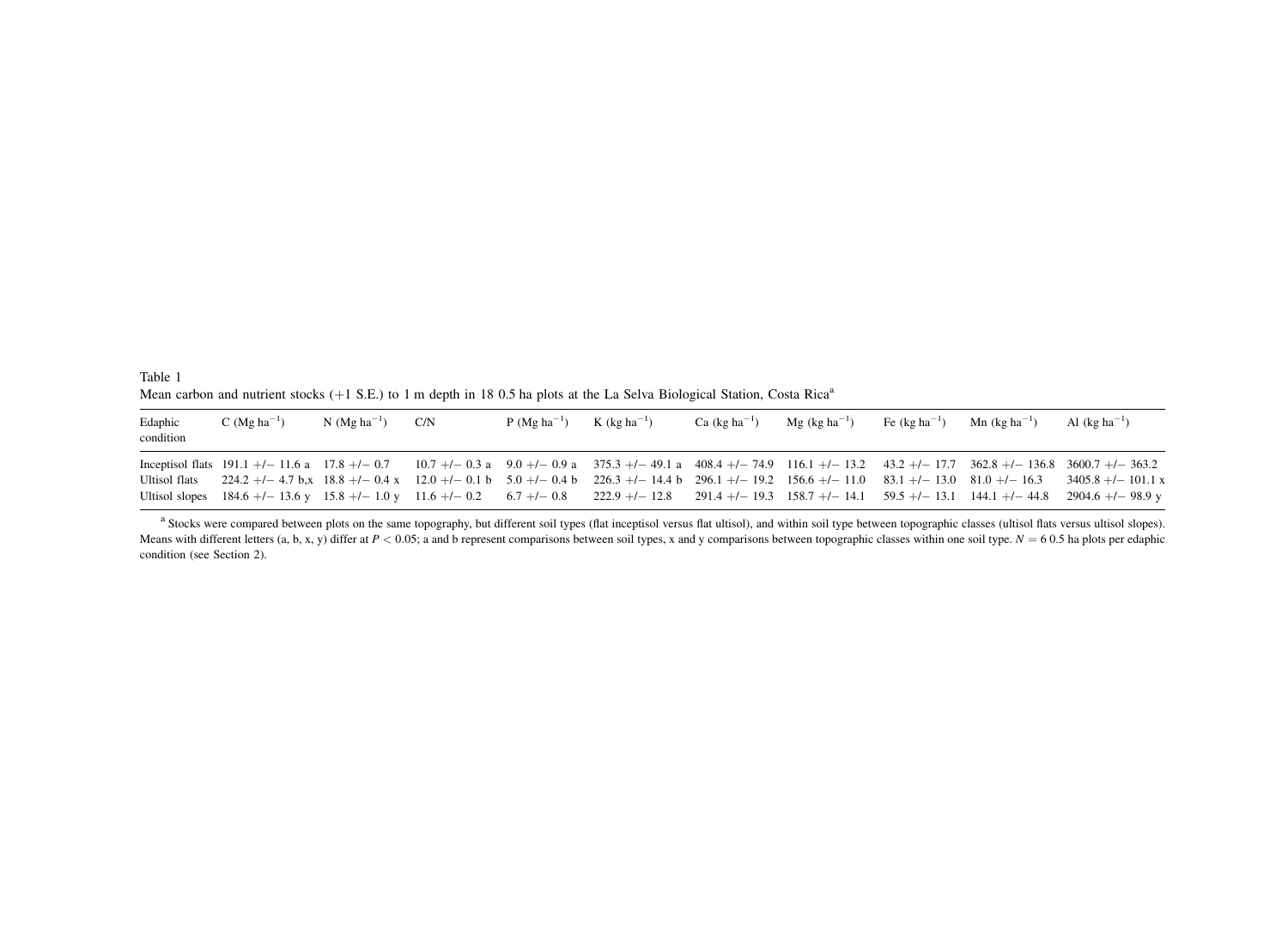| Decomposition category | Density (g $\text{cm}^{-3}$ ) |        |                 |      |  |  |
|------------------------|-------------------------------|--------|-----------------|------|--|--|
|                        | Mean                          | Median | Range           | Ν    |  |  |
| Sound                  | $0.453 +/- 0.003$ a           | 0.454  | $0.080 - 1.374$ | 1366 |  |  |
| Partially decomposed   | $0.349 +/- 0.007$ b           | 0.353  | $0.096 - 0.655$ | 291  |  |  |
| Fully decomposed       | $0.245 +/- 0.011$ c           | 0.222  | $0.044 - 0.646$ | 116  |  |  |
| Total sample           | $0.422 + - 0.003$             | 0.439  | $0.044 - 1.374$ | 1773 |  |  |

Table 2 Mean densities (+1 S.E.) of CWD pieces in three decomposition categories (see Section 2)<sup>a</sup>

<sup>a</sup> Different letters (a, b, c) indicate groups with significantly different medians in an a posteriori test (overall Kruskal–Wallis ANOVA  $P < 0.001$ ).

(range 0.0–2.3°); 2.2°, ultisol ridgetops  $(0.2-5.7°)$ ; and 20.9°, ultisol slopes  $(17.8-26.2^{\circ})$ .

These results validate the basic experimental design. Comparisons of flat ultisols with flat inceptisols contrast areas with soils of differing fertility, but similar topography, while comparisons of flat ultisols to ultisol slopes contrast areas with similar nutrient stocks, but different topography.

# 3.2. Fallen CWD density and decomposition classes

Density of fallen CWD pieces varied significantly among decomposition classes (Table 2). Pieces classified as sound averaged  $85\%$  denser than fully decomposed pieces; partially decomposed pieces were intermediate. Between soil types, CWD density was slightly higher on the more fertile sites (0.423 versus  $0.400$  g cm<sup>-3</sup>); between the ultisol flats and slopes, densities were higher on the slopes (0.436 versus 0.400 g cm<sup>-3</sup>; Mann-Whitney  $P_{2$ -tailed < 0.01 in both cases). The distribution of decomposition classes also varied significantly between slopes and flats in the ultisols (Chi-square  $P < 0.04$ ), due to less partially decomposed samples than expected on the slopes and more on the flats. There was no difference in frequency of decomposition classes between the flat sites on the two soil types.

Mean CWD carbon concentrations decreased and nitrogen concentrations increased along the decomposition sequence (Table 3). As a consequence, mean C/N ratios declined from 170.5 in sound CWD samples to 119.3 in fully decomposed pieces. However, sample sizes were small and the variation considerable, and only the decrease in carbon concentration was statistically significant (Kruskal–Wallis ANOVA  $P < 0.004$ ).

## 3.3. CWD stocks

Fallen CWD averaged 46 Mg ha<sup> $-1$ </sup>, distributed in 469 pieces with a total volume of  $109 \text{ m}^3$  (Table 4). The area covered on the ground, estimated as the square of the cube root of CWD volume, was 22.8  $m^2$  ha<sup>-1</sup>, comparable to the basal area of living trees  $(23.6 \text{ m}^2 \text{ ha}^{-1}$ , Clark and Clark, 2000). Fallen CWD biomass, volume and number of pieces did not differ significantly between flat ultisols and inceptisols, or between ultisol flats and slopes. However, all three variables were considerably higher on the ultisol slope plots than on the flat ultisols and inceptisols, suggesting that differences might be detectable with larger sample size.

Table 3

Mean chemical composition (+1 S.E.) of coarse woody debris in different decomposition classes from old-growth tropical wet forest, La Selva Biological Station, Costa Rica<sup>a</sup>

| Decomposition class           | Density (g $\text{cm}^{-3}$ )        | % C                                  | $\%$ N                               | $C/N$ ratio                          |
|-------------------------------|--------------------------------------|--------------------------------------|--------------------------------------|--------------------------------------|
| Sound<br>Partially decomposed | $0.501 +/- 0.026$<br>$0.238 + 0.050$ | $48.3 + 1 - 0.3$<br>$47.2 + 1 - 0.3$ | $0.299 + 0.029$<br>$0.318 +/- 0.033$ | $170.5 +/- 15.6$<br>$155.7 +/- 12.6$ |
| Fully decomposed              | $0.198 + - 0.035$                    | $46.4 +/- 0.4$                       | $0.462 +/- 0.071$                    | $119.3 +/- 21.6$                     |

 $N = 7$  samples per decomposition class.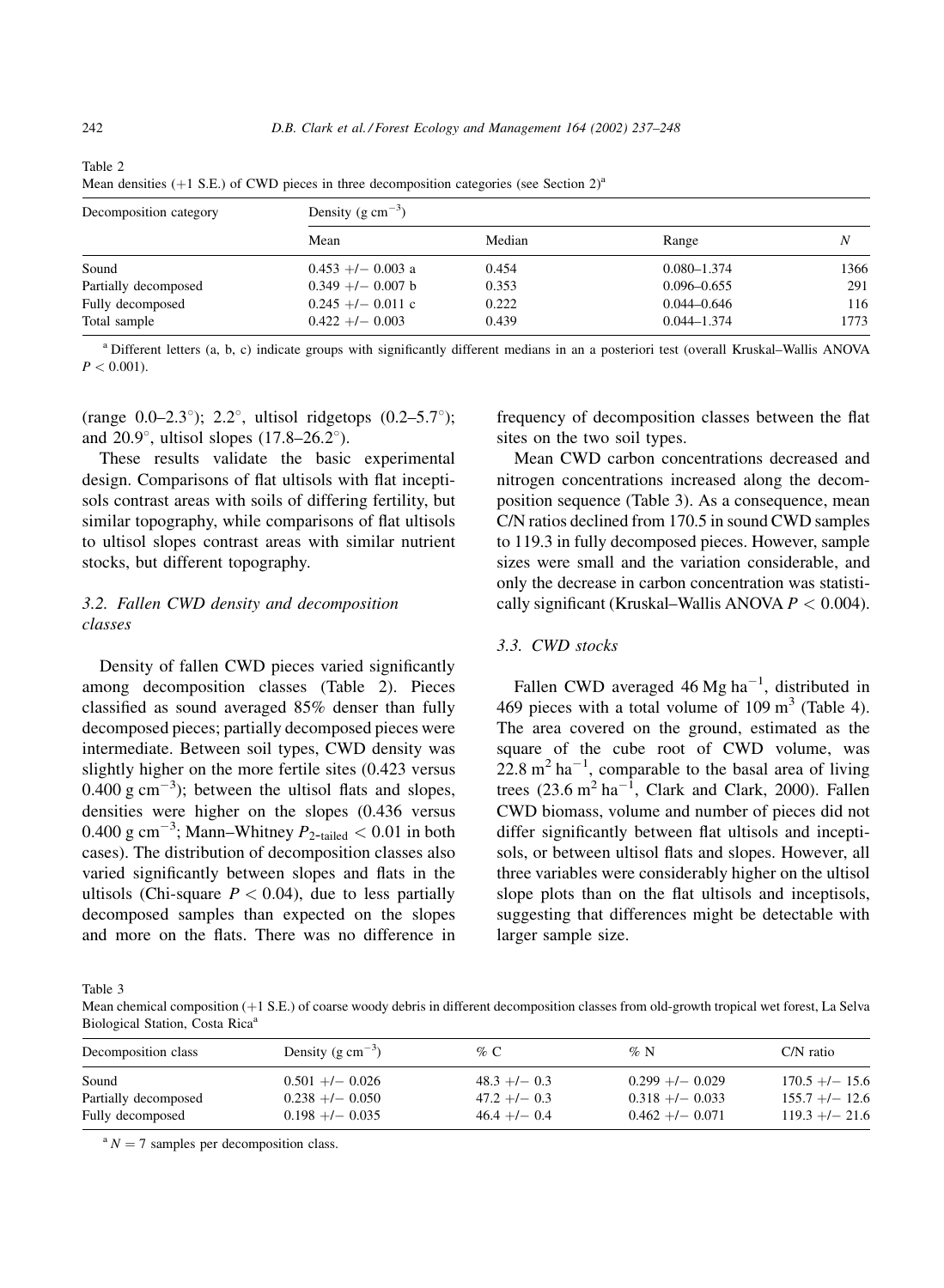Table 4

Mean stocks  $(+1 S.E.)$  of fallen coarse woody debris (CWD) in old-growth tropical rain forest at the La Selva Biological Station, Costa Rica<sup>a</sup>

| Edaphic condition | Biomass (Mg ha <sup>-1</sup> ) | Volume $(m^3 \text{ ha}^{-1})$ | N pieces CWD $ha^{-1}$ |
|-------------------|--------------------------------|--------------------------------|------------------------|
| Flat inceptisol   | $38.5 +/- 3.4$                 | $91.1 +/- 8.6$                 | $438 + 1 - 15$         |
| Flat ultisol      | $42.2 + 1 - 4.9$               | $99.3 +/- 11.3$                | $459 + - 25$           |
| Steep ultisol     | $58.2 +/- 5.6$                 | $135.6 +/- 12.6$               | $508 + 65$             |
| All 18 plots      | $46.3 +/- 3.3$                 | $108.6 +/- 7.6$                | $469 + - 23$           |

<sup>a</sup> Data for each edaphic condition are from six 0.5 ha plots (see Section 2), and are extrapolated to a per-hectare basis.

C and N contents for each section of fallen CWD were calculated using the mean concentrations of these elements for each decomposition class (Table 3). The decomposition-class-weighted mass percentages of CWD stocks for C and N were 48.16 and 0.304%, leading to stock estimates of 22.3 Mg C ha<sup>-1</sup> and 141 Kg N ha<sup>-1</sup>.

Standing CWD averaged about 22 stems per ha with a total volume of  $14.5 \text{ m}^3$  and total mass of 6.5 Mg (Table 5). This represents  $3.1 \text{ Mg C ha}^{-1}$  and 20 kg N ha<sup> $-1$ </sup>. There were no significant differences in number of standing dead stems, their total volume, or their total basal area among sites on different edaphic types (Kruskal–Wallis ANOVA  $P > 0.05$  in all cases).

#### 3.4. CWD inputs and turnover

Annual inputs of fallen CWD were highly variable among plots as well as between soil types and years (Table 6). The number of pieces of CWD and their total volume and mass were higher in 1998 than in 1999 and 2000 (Kruskal–Wallis  $P = 0.006, 0.08, 0.08$ , respectively). There was no significant difference in average annual input of fallen CWD from 1998 to

2000 between topographic classes with the ultisols or between flat ultisol and inceptisol sites. However, the CWD input volume and mass comparisons between the flat sites were  $P < 0.07$ , suggesting that significant differences may emerge with longer-term data. The C and N percentages by decomposition classes (Table 3) were used to calculate the decomposition-class-adjusted C and N annual inputs in CWD. CWD inputs averaged 48.2% carbon and 0.300% N, leading to annual inputs of 2.4 Mg C ha<sup>-1</sup> per year and 14.8 kg N ha<sup>-1</sup> per year. Inputs had about half the percentage of mass in partially and fully decomposed wood as the CWD stocks (5.6 versus  $10.8\%$ ).

The ratio of mean fallen CWD stocks to mean annual inputs over this 3-year period  $(46.3 \text{ Mg ha}^{-1})$ 4.9 Mg ha<sup> $-1$ </sup> per year) implies a turnover time of approximately 9 year for the fallen CWD pool, assuming long-term equilibrium of stocks and inputs. We estimated turnover of the standing CWD pool using the ratio of the total basal area of standing CWD in a year compared to the amount of this total that fell in the subsequent year. The average turnover time for standing CWD, based on the three inventories from 1997 to 2000, was  $8.0 \pm 1.1$  S.E. year.

Table 5

Mean characteristics  $(\pm 1 \text{ S.E.})$  of standing dead coarse woody debris in old-growth forest on different edaphic conditions at the La Selva Biological Station, Costa Rica<sup>®</sup>

| Edaphic condition | Number $ha^{-1}$ | Basal area $(m^2 \text{ ha}^{-1})$ | Volume $(m^3 \text{ ha}^{-1})$ | Mass $(Mg ha^{-1})$ |
|-------------------|------------------|------------------------------------|--------------------------------|---------------------|
| Flat inceptisols  | $17.7 +/- 2.4$   | $1.2 +/- 0.3$                      | $13.3 +/- 4.8$                 | $6.0 +1 - 2.2$      |
| Flat ultisols     | $24.2 +1 - 3.4$  | $1.7 +/- 0.3$                      | $14.6 + - 2.7$                 | $6.6 +/- 1.2$       |
| Steep ultisols    | $24.8 + - 3.1$   | $1.7 +/- 0.2$                      | $15.6 +/- 3.3$                 | $7.0 +/- 1.5$       |
| Mean              | $22.2 + - 1.8$   | $1.5 +/- 0.2$                      | $14.5 +/- 2.0$                 | $6.5 +/- 0.9$       |

<sup>a</sup> Data are averages of the 1999 and 2000 inventories for six 0.5 ha plots per edaphic condition, extrapolated to a per-hectare basis. Standing CWD was considered all dead woody stems  $\geq$ 10 cm diameter and >130 cm tall; stumps ( $\leq$ 130 cm tall) were considered as fallen CWD.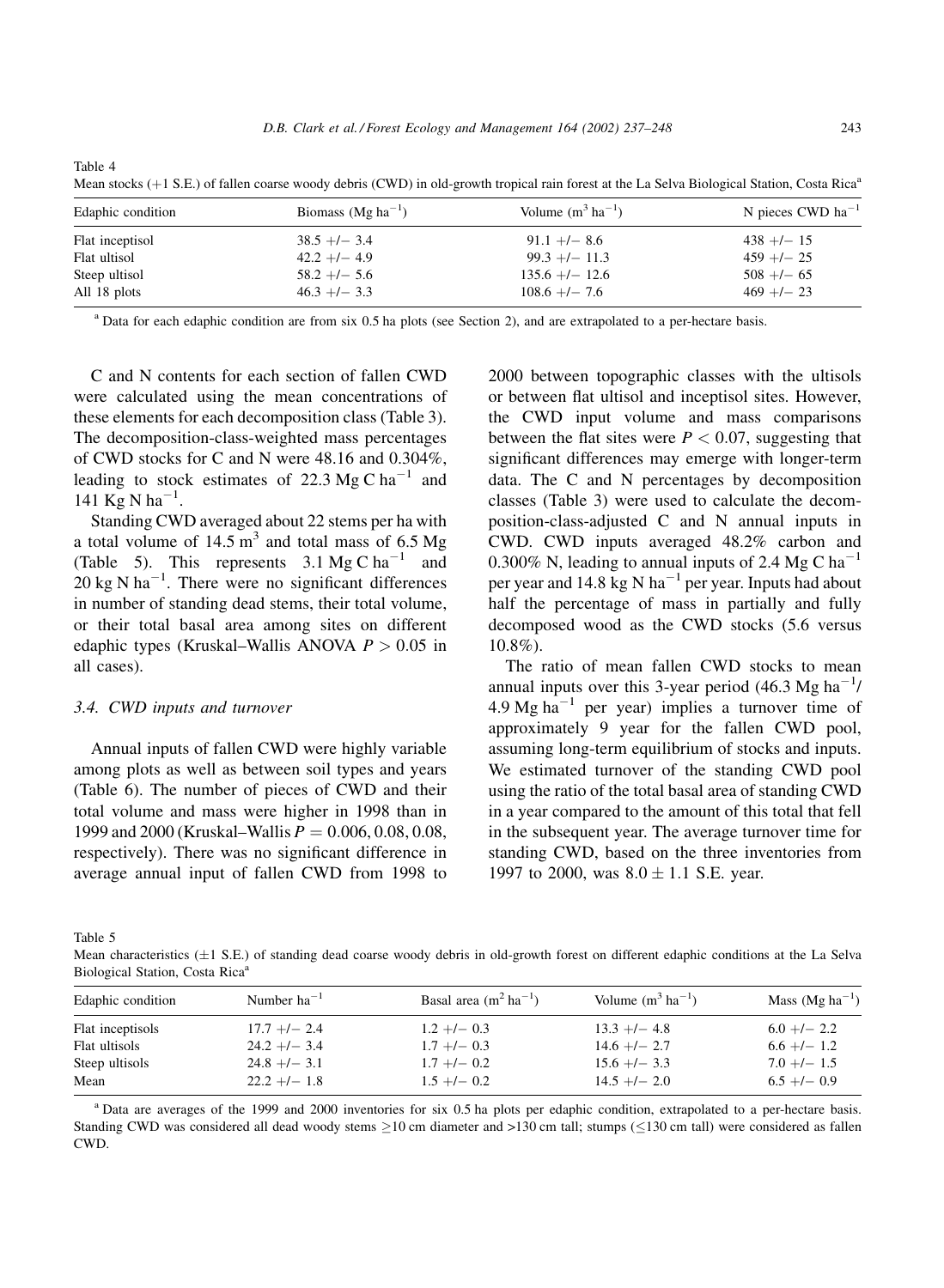Annual input of CWD in old-growth tropical rain forest at the La Selva Biological Station, Costa Rica<sup>a</sup>

| Edaphic condition | N CWD pieces<br>$(\# ha^{-1}$ per year) | Mean volume<br>$(m^3 \text{ ha}^{-1} \text{ per year})$ | Mean dry mass<br>$(Mg ha^{-1}$ per year) |
|-------------------|-----------------------------------------|---------------------------------------------------------|------------------------------------------|
| Flat inceptisols  | $70 + 20$                               | $7.5 + - - 2.3$                                         | $3.4 +/- 1.1$                            |
| Flat ultisols     | $71 +/- 7$                              | $13.9 +/- 1.2$                                          | $6.2 +/- 0.5$                            |
| Steep ultisols    | $58 + 7 - 9$                            | $11.8 + - 3.8$                                          | $5.3 +/- 1.7$                            |
| Mean              | $66 +/- 7$                              | $11.1 +/- 1.6$                                          | $4.9 +/- 0.7$                            |

<sup>a</sup> Areas sampled per plot were 0.05 ha for CWD 10 to  $\leq$ 30 cm maximum diameter and 0.5 ha for CWD  $\geq$ 30 cm diameter. N = 6 plots for each edaphic condition. Data are expressed as the mean  $(\pm 1 \text{ S.E.})$  of measurements in 1998, 1999 and 2000, extrapolated to a per-hectare hasis

We calculated an independent estimate of CWD input using the estimated biomasses of trees dying and falling to the ground, as well as an estimate of the input from standing dead trees falling during this interval. Biomass of trees that died and fell was estimated from their last live diameter using Brown's (1997) tropical wet forest allometric equation. This method overestimates potential CWD biomass because it predicts whole tree biomass, including leaves as well as trunks and branches <10 cm diameter, which are not CWD as defined here. Average estimated annual CWD input from live trees that died and fell to the ground over the 3-year period was 3.1 Mg ha<sup>-1</sup> per year  $\pm 0.9$  (1 S.E.). Average input from standing CWD was calculated as the mean estimated biomass of standing CWD in 1999 and 2000 divided by the mean basal area turnover time from 1997 to 2000 (6.54 Mg ha<sup>-1</sup>/8.02) year =  $0.82$  Mg ha<sup>-1</sup> per year). The resulting estimate of CWD input  $(3.1 + 0.8 = 3.9$  Mg ha<sup>-1</sup>per year) not statistically distinguishable from the measured input of  $4.9 \pm 0.7$  (1 S.E.) Mg ha<sup>-1</sup> per year.

# 3.5. Relation of CWD stocks and inputs to forest structure and stand dynamics

Mean mass of CWD inputs over the period 1997– 2000 was significantly correlated with stand dynamics in each plot, expressed as the summed basal area of trees falling during that period ( $r_s = 0.54$ , d.f. = 17,  $P < 0.03$ ). In contrast, there was no relation between stocks or inputs of CWD in plots and measures of plot stand structure. Among the 18 plots, neither fallen CWD volume, mass, number of pieces, nor mean rates of annual CWD input were significantly correlated with number of trees per stand, their basal area, or their estimated above-ground biomass in 1997 (Spearman's  $r_s$ ,  $P > 0.05$  in all cases).

## 4. Discussion

# 4.1. Landscape-scale factors affecting CWD stocks and inputs

CWD stocks and inputs were largely independent of the substantial differences in soil nutrients and topographic conditions sampled across this upland TRF landscape. This contrasts with the results of Gale (2000), who found significant differences in CWD stocks in relation to topographic position in Bornean and Ecuadorian forests. We had a priori expected more differences in CWD among edaphic conditions in this study, given the wide range of site conditions sampled. For example, total soil phosphorus in the upper 1 m varied 268% among plots, total K varied 297%, and mean slope angle varied from 0 to 26°. Stand structure varied considerably as well, with significantly more and smaller stems on the ultisols than on the inceptisols (Clark and Clark, 2000). Stem number, basal area, and estimated above-ground biomass varied by factors of 173, 168, and 185%, respectively among plots in 1997.

There are at least three potential explanations for the general lack of relation of CWD stocks and input to edaphic conditions and to stand structure. It is possible that no landscape-scale differences in CWD stocks and inputs actually exist. Although stem number and mean tree size varied significantly among the three edaphic conditions, mean estimated above-ground biomass did not (Clark and Clark, 2000). However,

Table 6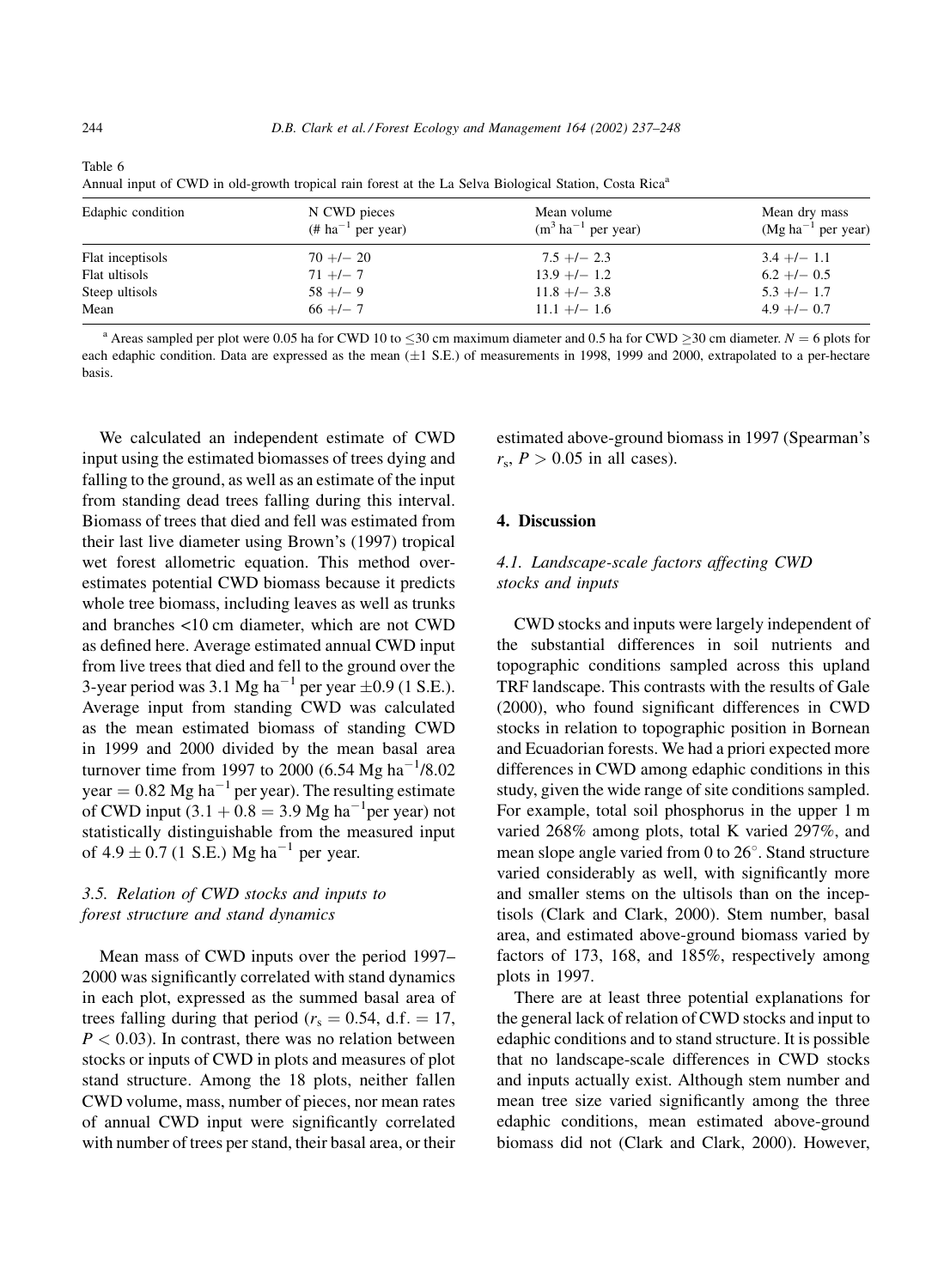even given the very substantial sampling effort in this study, the uncertainly in our estimates of CWD stocks and inputs was still high. Our sample was sufficient to reliably detect differences of  $\pm 20\%$  in fallen CWD stocks among edaphic conditions (see below). For CWD inputs, however, the variability was much higher, and we could easily have failed to detect real differences of  $\pm 20\%$  among edaphic conditions.

Another reason for the general lack of explanatory power of the edaphic and stand structure variables is that the highly variable nature of tree mortality had much greater and immediate effects on CWD distribution. Tree mortality varied 10-fold among plots during the study period and CWD inputs varied considerably more, thus emphasizing the need for long-term studies. There was also significant interannual variability in CWD input, presumably related to climatic factors, that may have contributed to masking any edaphic influences. Annual rainfall was not outside of normal bounds in 1997/1998 (El Niño), 1998/1999 (La Niña), or 1999/2000 measurement year (OTS unpublished records). However, the mean minimum 1997/1998 temperature was the warmest in the 18-year record. Overall, 1997/1998 CWD mass input was over twice as high as in 1998–2000, tree mortality was 31% higher and mean estimated aboveground biomass increase was lower in all 18 plots in 1997/1998 than in either 1998/1999 or 1999/2000. These levels of variation could swamp even substantial differences among edaphic types over the spatial and temporal scales of this study.

## 4.2. Evaluating CWD at landscape-scales and prospects for scaling up

Table 7 shows the sample sizes necessary to estimate fallen CWD characteristics based on the landscape-scale degree of variation encountered at La Selva. The standard error of the mean of the estimated stocks was relatively low (Table 4), and the Carbono plot system had sufficient replicates to have a probability of >95% of measuring the landscape mean fallen CWD biomass within  $\pm 20\%$ . Annual CWD input was considerably more variable, however, and even 18 0.5 ha annual samples averaged over a 3year period were not sufficient for a very precise estimate. This was undoubtedly due to the spatially patchy nature of tree mortality over this 3-year interval; mortality of stems  $\geq$ 10 cm diameter ranged from 0.8 to  $8.2\%$  per year among the 18 plots. Our data suggest that, for studies lasting one to several years, a very large sampling effort would be needed to precisely estimate CWD inputs over upland landscapes of old-growth tropical forest.

An alternative approach to measuring CWD inputs is to calculate them based on estimated above-ground biomass (EAGB) of trees falling during a given interval (cf. Chambers et al., 2000). The biomass of trees initially present as standing deads and falling during the interval must also be included. This is an indirect approach, as it relies on allometric equations for living and standing dead trees to estimate biomass, and there is no direct validation of the EAGB. Here we found that the annual input estimate derived from EAGB of falling live and standing dead trees  $(3.9 \text{ Mg ha}^{-1})$  per year) was within the 95% confidence interval of the estimate derived by ground measurements of CWD inputs  $(4.9 \pm 0.7 \text{ Mg ha}^{-1})$  per year). Our CWD input data were developed using a total of 9 ha sampled annually for 3 year, requiring approximately 120 total person-days of field work. This level of effort was not sufficient to produce very precise estimates, but it was sufficient to show the general magnitude of CWD input, and to show that it was similar to the estimates based on falling  $(live + previously standing dead)$  trees. For long-term studies, and to be able to compare many sites, it will usually be necessary to calculate CWD inputs from tree death. Our results suggest that the effect of not accounting for standing dead trees may be significant for short-term studies, but negligible for decadal and longer studies in TRF. If precise estimates of annual CWD input are required, our results indicate that a major sampling effort will be necessary.

In contrast to CWD stocks and inputs, the mean density of fallen CWD could be estimated with relatively few samples. With as few as 35 samples taken randomly from all CWD pieces over the landscape, there was a 95% probability of estimating the true mean density within  $\pm 10\%$  (Table 7). If, however, wood density estimates within each decomposition class are required, more samples are necessary, because the more advanced decomposition classes have more variable densities.

Our results suggest that, for upland TRF landscapes, scaling up CWD estimates to larger spatial scales is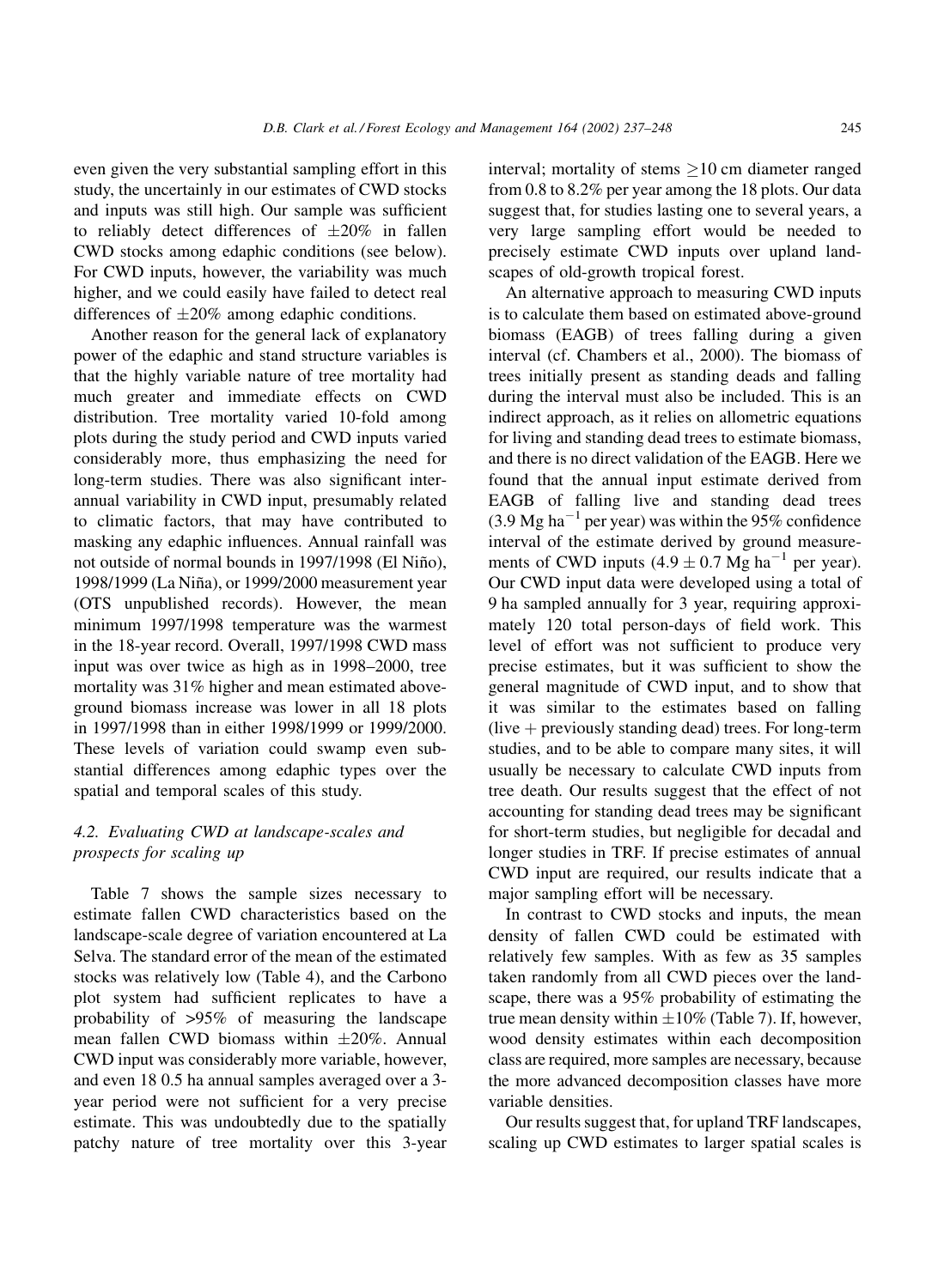Table 7

Sample sizes needed to estimate stocks and fluxes of CWD within 10 and 20% with a 95% probability in old-growth tropical wet forest at the La Selva Biological Station, Costa  $Rica<sup>a</sup>$ 

| Variable and units                                                          | Sample description                                                                                                                                                        | Mean  |              | $N$ samples<br>for $\pm 10\%$ | $N$ samples<br>for $+20\%$ |
|-----------------------------------------------------------------------------|---------------------------------------------------------------------------------------------------------------------------------------------------------------------------|-------|--------------|-------------------------------|----------------------------|
| Fallen CWD ( $Mg$ ha <sup>-1</sup> )                                        | 18 0.5 ha plots, complete sampling for CWD > 30 cm maximum<br>diameter, subsampling for CWD <30 cm diameter (see Section 2)                                               | 46.3  | 196.1        | 38                            | 12                         |
| Falling CWD input $(Mg ha^{-1}$ per year)                                   | 18 0.5 ha plots, complete sampling for CWD > 30 cm maximum<br>diameter, subsampling for CWD <30 cm diameter (see Section 2);<br>annual measurements averaged over 3 years | 4.9   | 9.2          | 148                           | 39                         |
| Fallen CWD density, sound samples $(g \text{ cm}^{-3})$                     | Randomly sampled for all CWD over 18 0.5 ha plots, $N = 1366$                                                                                                             | 0.453 | $1.04E - 02$ | 23                            | 8                          |
| Fallen CWD density, partially decomposed<br>samples $(g \text{ cm}^{-3})$   | Randomly sampled for all CWD over 18 0.5 ha plots, $N = 291$                                                                                                              | 0.349 | $1.43E - 02$ | 48                            | 14                         |
| Fallen CWD density, fully decomposed<br>samples $(g \text{ cm}^{-3})$       | Randomly sampled for all CWD over 18 0.5 ha plots, $N = 116$                                                                                                              | 0.245 | $1.48E - 02$ | 98                            | 26                         |
| Fallen CWD density samples, all<br>decomposition class mixed (g $cm^{-3}$ ) | Randomly sampled for all CWD over 18 0.5 ha plots, $N = 1773$                                                                                                             | 0.422 | $1.50E - 02$ | 35                            | 11                         |

<sup>a</sup> Calculations follow Zar (1996, p. 108). The 18 0.5 ha plots are blocked in a stratified random design to provide an unbiased estimate of the upland landscape at La Selva (see Section 2).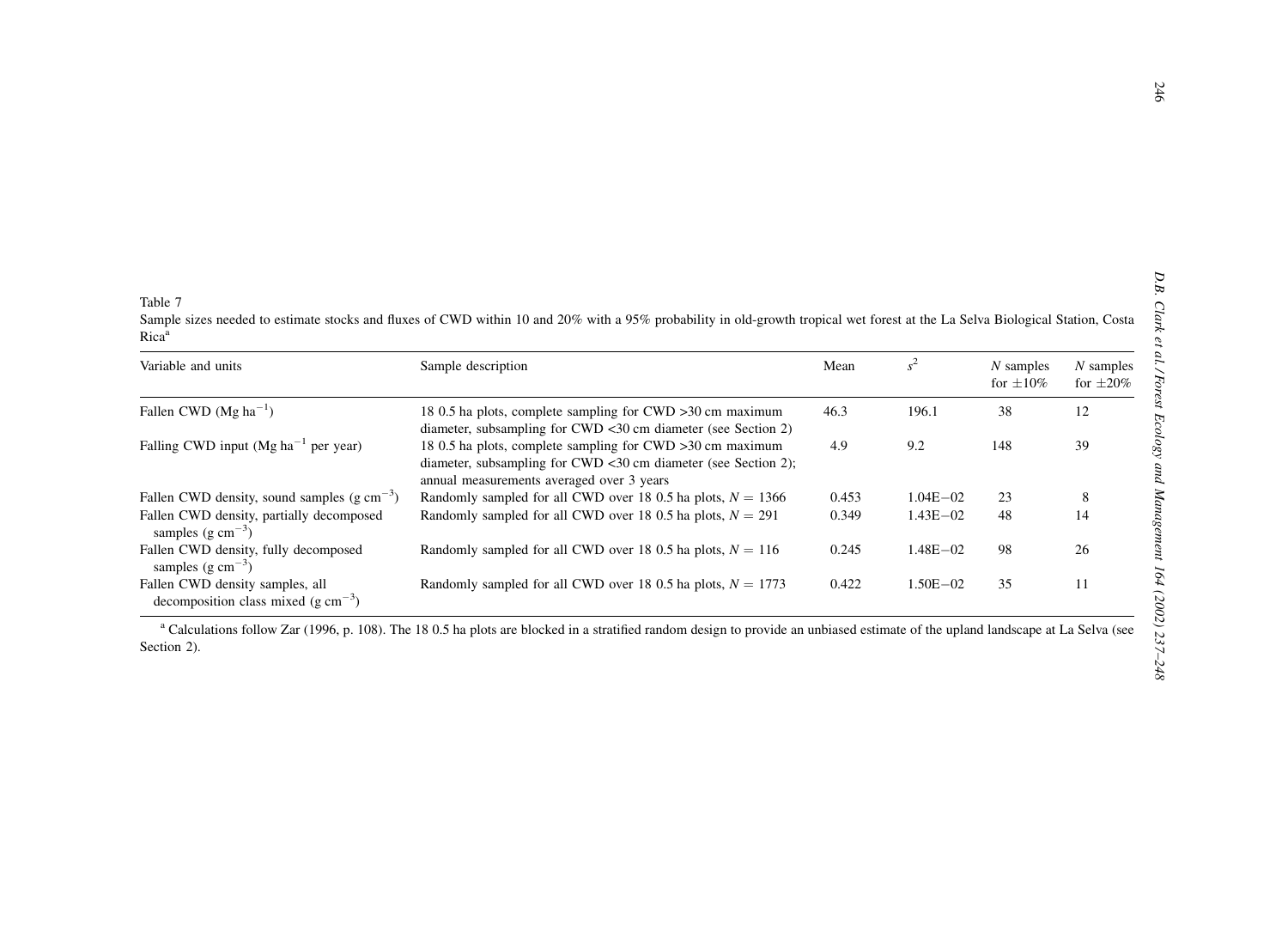more likely to be limited by within-site measurement variation than by major effects of nutrients and topography on CWD stocks. We emphasize that we did not study azonal soils such as white sands, and that our slopes were both relatively mild and short (ca.  $21^{\circ}$ over ca. 50 m). However, this degree of variation in soil nutrients and slope is typical of large areas of the tropics (cf. Duivenvoorden, 1995; Laurance et al., 1999).

# 4.3. The role of CWD in tropical rain forest carbon cycles

Our results from La Selva are in broad agreement with those from similar studies in other tropical rain forests in showing that CWD forms a significant fraction of above-ground biomass (cf. Yoneda et al., 1977, 1990; Vogt et al., 1986; Kauffman et al., 1988, 1995; Delaney et al., 1998; Chambers et al., 2000, 2001; Clark and Clark, 2000; Gale, 2000). Fallen and standing CWD at La Selva represented ca. 33% of the above-ground biomass of live trees  $>10$  cm diameter (present study; Clark and Clark, 2000). This is a substantial amount of biomass that is often unmeasured in forest carbon inventory studies. Our results are also consistent with findings from previous studies (Yoneda et al., 1990; Delaney et al., 1998; Chambers et al., 2000) in showing that the CWD pool is more labile than the live wood pool. At La Selva, the mean turnover rate of estimated above-ground live tree biomass from 1997 to 2000 was 28.5 year (an average of 155.8 Mg ha<sup> $-1$ </sup> in live trees, of which a mean of 5.5 Mg ha<sup> $-\bar{1}$ </sup> per year died), compared to the fallen CWD turnover rate of ca. 9 years.

The relation of CWD to above-ground carbon fluxes and pool sizes in old-growth TRF can be summarized as follows:

*Carbon stock*: Live tree biomass  $>$  fallen CWD  $>$ standing  $CWD >$  fine litter.

Annual inputs to forest floor: Fine litter > CWD  $\cong$ (live trees dying and falling  $+$  standing dead falling).

*Turnover time:* Fine litter  $\lt$  standing CWD  $\approx$ fallen  $CWD <$  live tree biomass.

The magnitude of the CWD pool will vary as a function of the relationship between inputs and outputs. CWD input rates (rates of crown and major branch fall and tree mortality rates) at landscapescales may be increasing in tropical forests, due to the

effects of forest fragmentation (Ferreira and Laurance, 1997; Laurance et al., 1997), rising global temperatures, and increasing fire frequency (Cochrane et al., 1999; Nepstad et al., 1999). Output rates (CWD decomposition) are controlled by temperature, humidity and substrate quality (Harmon et al., 1985) and fire frequency. Global climate change is already affecting temperature and possibly precipitation patterns in many areas. In addition, understory temperature and humidity in TRF have changed over large areas due to forest fragmentation and increased fire frequency (Kapos, 1989). The net result of these changes in CWD inputs and decomposition rates is not possible to predict. However, it seems likely that CWD pools are likely to change in magnitude and vagility under many plausible climate and land-use change scenarios.

#### Acknowledgements

We gratefully acknowledge the financial support of the US Department of Energy (Contract IBN-9652699), the National Science Foundation (NSF DEB-9629245), and the Andrew W. Mellon Foundation. We thank the local workers who labored mightily under difficult conditions to measure the plots and to collect and prepare these samples: paraforesters Leonel Campos, William Miranda and Danilo Brenes, and field assistants José Dolores Araya, Rigoberto González and Ulises Oses. Nick Palazzotto and Darcy Thomas helped with volume determinations. The Organization for Tropical Studies and particularly the staff of the La Selva Biological Station provided vital logistic support.

#### **References**

- Blake, G.R., Hartge, K.H., 1986. Bulk density. In: Klute, A. (Ed.), Methods of Soil Analysis. Part 1. Physical and Mineralogical Methods, 2nd Edition, Agronomy Series, Vol. 9. American Society of Agronomy, Madison, WIS, pp. 363-375.
- Brown, S., 1997. Estimating Biomass and Biomass Change of Tropical Forests: A Primer. Forestry Paper 134, FAO, Rome.
- Chambers, J.Q., Higuchi, N., Schimel, J.P., Ferreira, L.V., Melack, J.M., 2000. Decomposition and carbon cycling of dead trees in tropical forests of the central Amazon. Oecologia 122, 380-388.
- Chambers, J.Q., Higuchi, N., Tribuzy, E.S., Trumbore, S.E., 2001. Carbon sink for a century. Nature 410, 429.